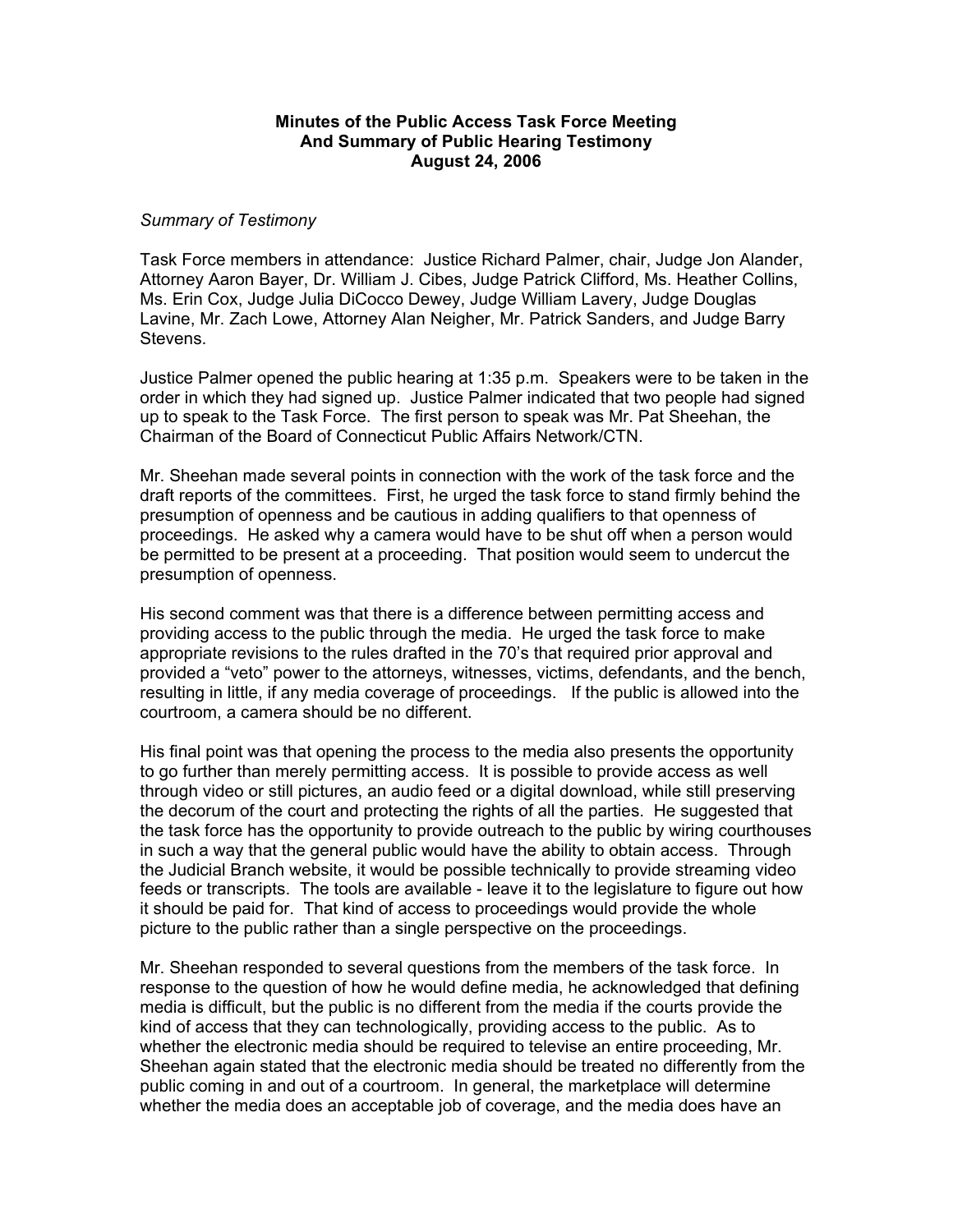Minutes of Meeting Judicial Branch Public Access Task Force August 24, 2006 Page 2 of 8

obligation to cover proceedings fairly. He acknowledged that issues of decorum, safety, and propriety in the courtroom are the province of the judge. Mr. Sheehan also explained that with the technology that exists, there is very limited reaction to the cameras; they are simply accepted.

The next speaker was Mr. Francis Knize, who was at the hearing as a member of the public who has done research on public access. Mr. Knize expressed concern about public confidence in the judicial system and his interest in assisting the Branch in improving that confidence. He had several recommendations for the task force:

- Judges should not target pro se defendants. Pro se defendants should be given more leeway so that their substantive claims are heard.
- The Legislature should implement, through the Constitution or the statutes, the office of Inspector General. The Inspector General would have grand jury powers to investigate situations when a judge engages in misconduct, breaks the law, or fails to uphold the Constitution.
- There should be a provision written specifically into the Constitution providing that when fundamental rights are disregarded, a strict scrutiny test should be implemented and the state's compelling interest be probed on the record.
- The Judicial Review Council should unseal their cases as soon as they find probable cause.
- Handheld scanners should be permitted into clerks' offices
- Clerks should call back when parties call the clerk
- Recordings of transcripts should be made available to the litigants in cases
- Litigants should have electronic Internet access to notices in court cases.
- Comments regarding the Public Access Task Force should be posted online.

Justice Palmer asked if there were any additional speakers. There being none, upon motion made and duly seconded, the public hearing was adjourned at 2:30 p.m. with the understanding that if any other member of the public appeared and wished to be heard, the task force would hear those comments. There will be a second public hearing on September  $7<sup>th</sup>$ , as posted on the website.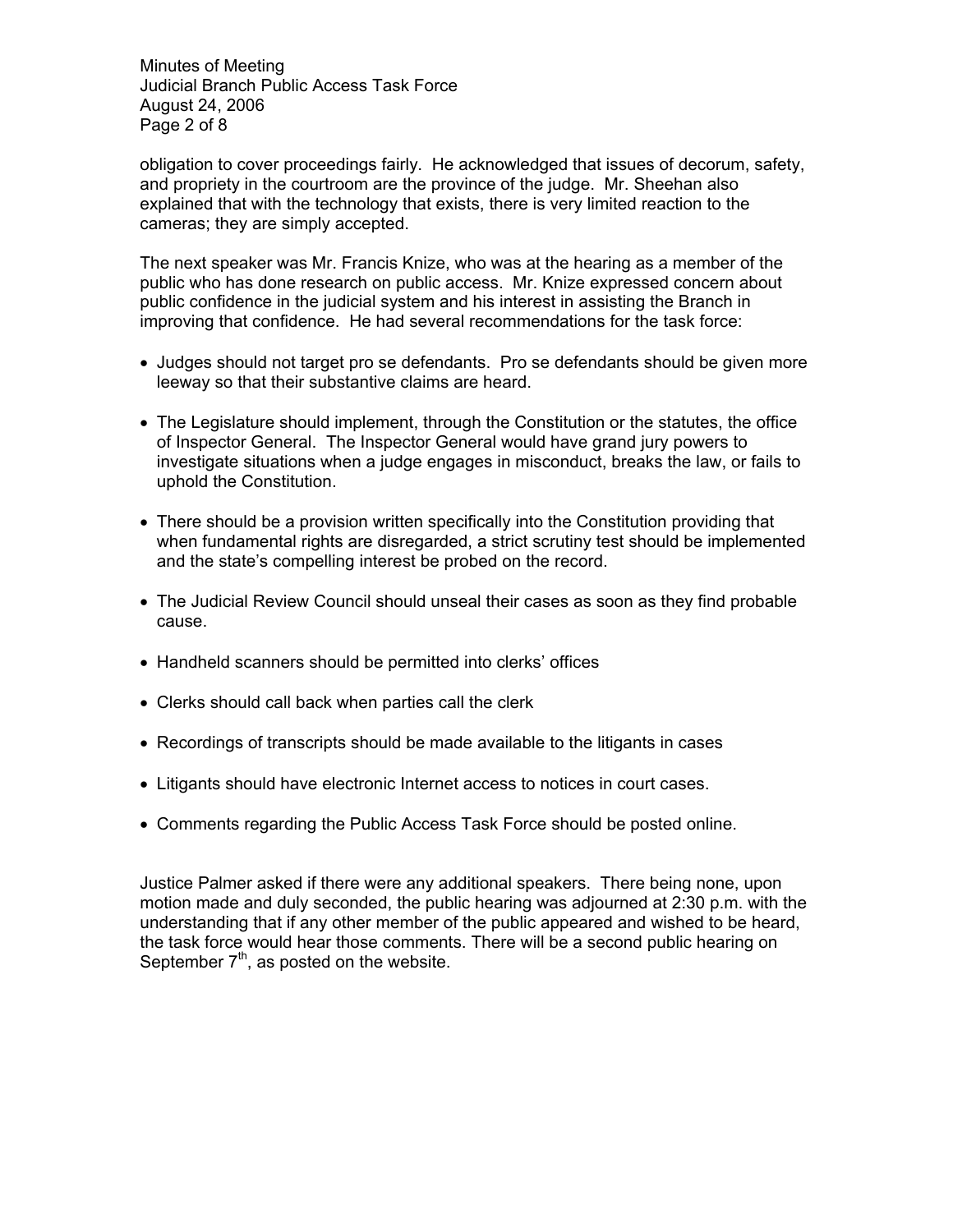Minutes of Meeting Judicial Branch Public Access Task Force August 24, 2006 Page 3 of 8

## *Regular Meeting*

Task Force members in attendance: Justice Richard Palmer, chair, Judge Jon Alander, Attorney Aaron Bayer, Dr. William J. Cibes, Judge Patrick Clifford, Ms. Heather Nann Collins, Ms. Erin Cox, Judge Julia DiCocco Dewey, Judge William Lavery, Mr. Zach Lowe, Attorney Alan Neigher, Mr. Patrick Sanders, and Judge Barry Stevens.

Justice Palmer called the meeting of the Task Force to order at 3:00 p.m. The first item on the agenda was the approval of the minutes. A motion to accept the minutes was made, seconded, and unanimously approved.

The next item on the agenda was the revised committee reports and recommendations. Attorney Neigher presented the revised report and recommendations of the Committee on Access to Administrative records and meetings. He said there were minor changes made as a result of the comments from the task force at the last meeting. The first change was in connection with photographic access to meetings in courthouses by members of the media. The language was revised to state that a marshal would ensure that equipment was utilized in connection with the meeting and in accordance with the rule.

The next revision addressed complaints received by the Branch regarding a particular judge that warrant administrative action but do not require referral to the Judicial Review Council, such as admonishments. Such complaints should continue to be handled in accordance with Connecticut General Statutes § 51-45a. That statute permits access to performance evaluations, including admonishments, by members of the judiciary committee and members of the judicial selection committee. The committee had also added language to the provision on closed sessions to clarify the intent of subsection (c).

Attorney Neigher said that the committee had not resolved the question of public access to the civil jury and criminal jury instruction committees. Initially, the consensus was that these two committees not be open. The committee will attempt to resolve this question before the next meeting of the Task Force.

Judge Alander asked about the meaning of and necessity for including "a single member public agency" in subsection (b) of the definition on meetings. After discussion, it was agreed that in terms of the Judicial Branch, it would be more appropriate to change the language from FOI to: "a single-member committee or task force." The committee will make this change in the definition.

Judge Alander then reported on the Committee on Access to Court Records. The committee reconsidered the issue of family financial affidavits but remains divided on the issue. At Justice Palmer's request, outlines of the arguments in favor of retaining or changing the current rule along with comments from various sources were distributed. The task force will review this material for discussion at the next meeting.

The next area of concern was the risk of identity theft in connection with the posting of criminal docket and criminal conviction information. That information posted online would include the birth date of the defendants. The committee discussed the concern and concluded that it was not sure that the posting of the birth date with the name would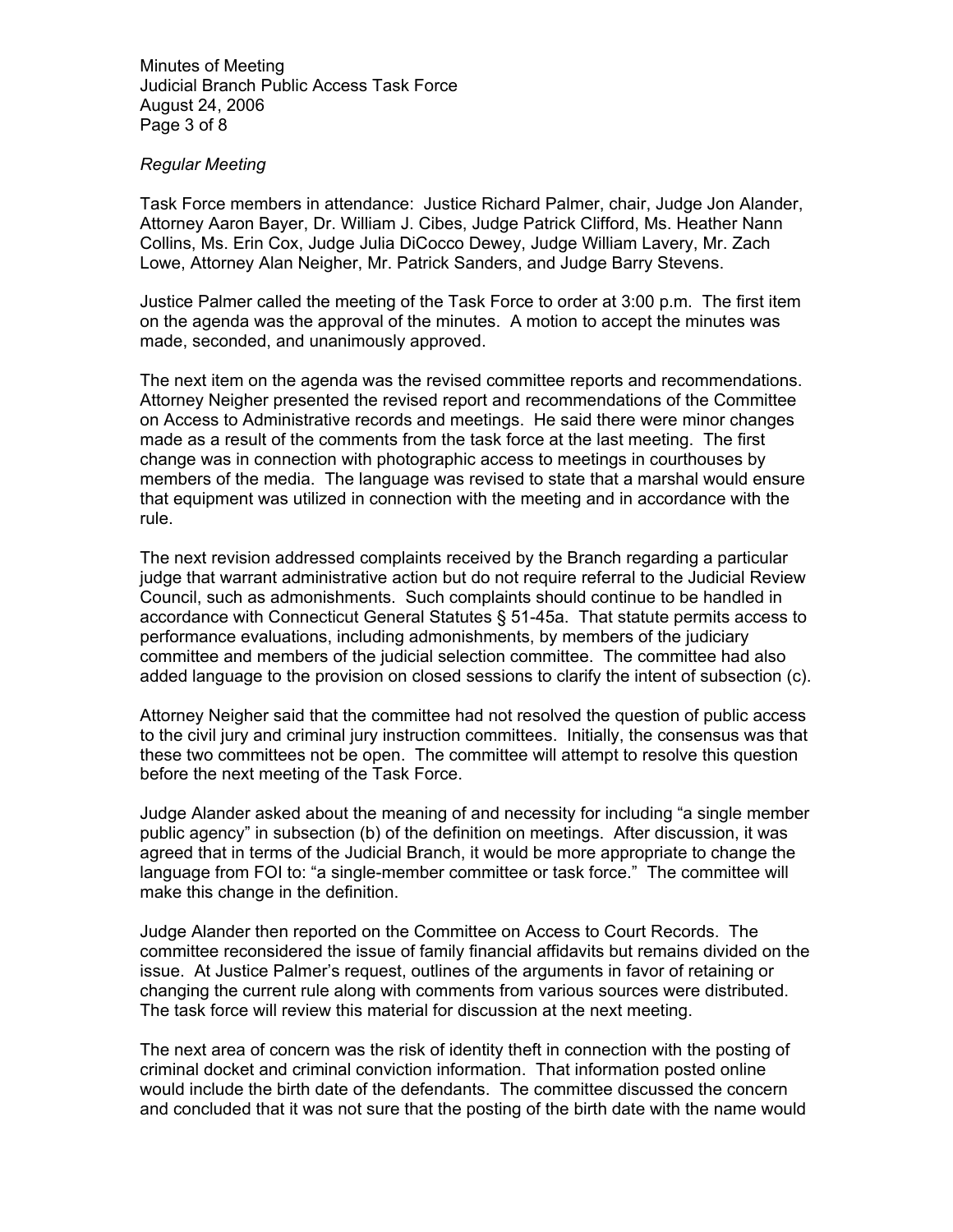Minutes of Meeting Judicial Branch Public Access Task Force August 24, 2006 Page 4 of 8

create a serious risk of identity theft. Therefore, the committee recommends that the Judicial Branch determine whether there is a serious risk of identity theft. If so, the revised recommendation suggests that that Branch post only a redacted version of the birth date, i.e., the month and year of birth, which would still allow accurate identification of a defendant.

The next recommendation that the committee reconsidered was the inclusion of police reports in the court file in all cases, whether or not probable cause is found. The committee discussed this issue and determined that no change was warranted since the Judge could seal the police report to prevent the disclosure of inappropriate information. The task force agreed to hold discussion until all the revisions were presented.

The next recommendation on extensions of orders sealing search warrant affidavits was revised to permit the extension of the order upon the oral representation of certain specific circumstances by the State's Attorney in open court. This revision was in response to the concern expressed by members of the task force about requiring the disclosure of information on the record. This revision would allow the judge to decide if the oral representation was sufficient under the circumstances then before the Court

The next concern the task force had raised was whether the recommendation permitting handheld scanners should be expanded to permit the use of portable copiers in the clerk's office. The committee determined that portable copiers should not be permitted at this time since the copiers differ from handheld scanners in that the copiers require the disassembling of the file, which is unacceptable in terms of maintaining the integrity of the court file and insuring the efficient use of judicial resources.

The task force had also raised concerns about the automatic unsealing of competency evaluations upon their use by the Court. After discussion the committee made no change to its recommendation because the Court could seal portion of these evaluations after their use if deemed necessary.

The Committee had also considered Justice Palmer's suggestion that the recommendation on amending the statute on erased records permit the defendant to choose whether the information would be made public. Based upon the two-fold rationale behind this recommendation, the public's right to know and the unrealistic nature of the concept of an "erased record" in an electronic age, the committee determined that no change in the recommendation would be made.

The committee also revised Sec. 4.20 (e) of the proposed policy to remove reference to real property liens and to limit the subsection's applicability to civil and family cases only.

Finally, based upon the comments received from the Reporter's Committee on Freedom of the Press, the committee reconsidered its position on the public availability of juror questionnaires. After discussion, and review of the applicable Connecticut statute, no change was made; however, the following caveat was added: juror questionnaires will remain closed to public, but the Branch should still provide public access to the name and town of the jurors on any given case. That language was added to Sec. 4.60 of the proposed policy on access.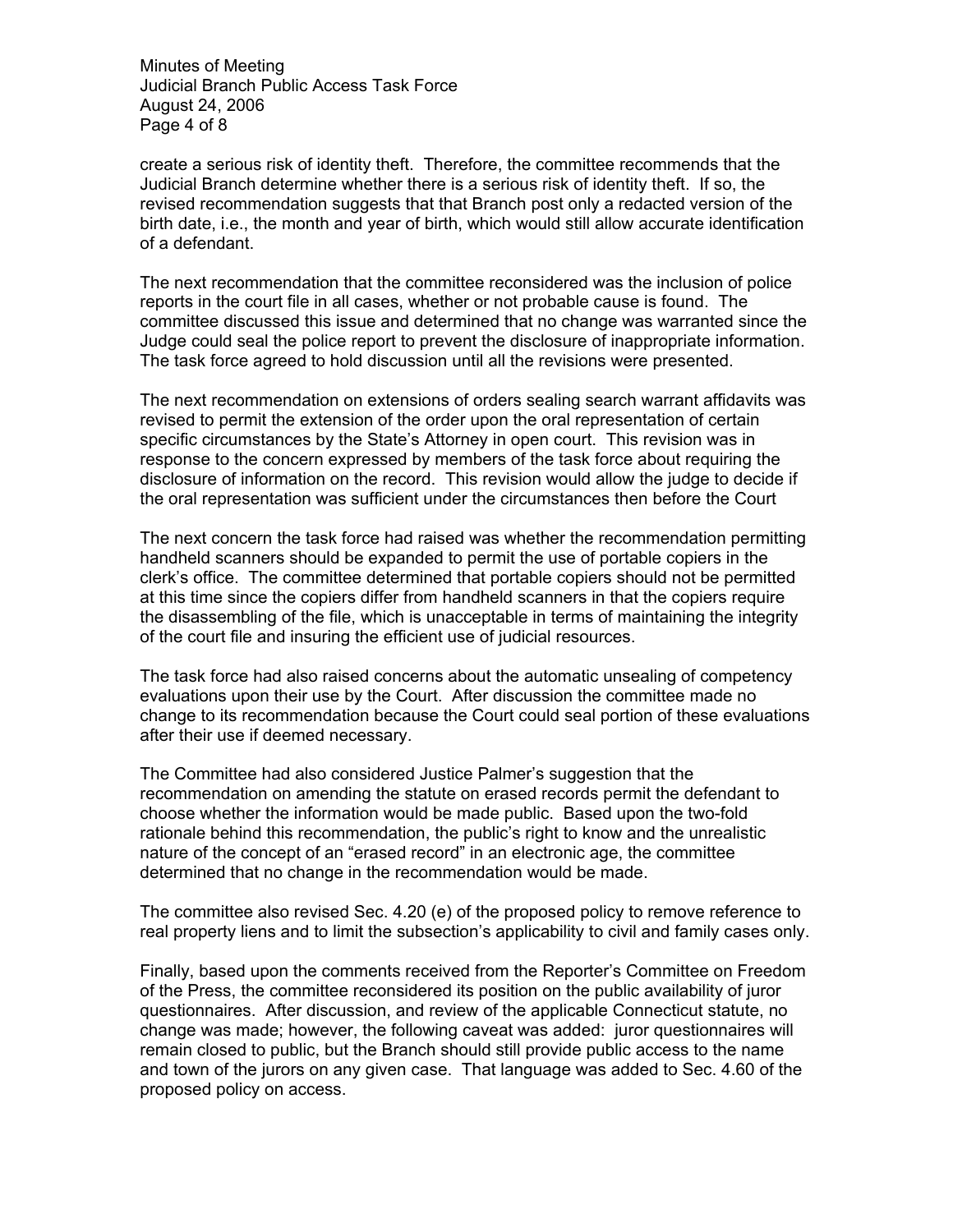Minutes of Meeting Judicial Branch Public Access Task Force August 24, 2006 Page 5 of 8

Discussion then ensued on the revised report. The revision to Sec. 4.20 of the proposed policy was revised to include the following language: "(e) The fact that a judgment, order, or decree has been entered in a civil or family case."

The next area of discussion was in connection with the retention of police reports when there is no finding of probable cause. Judge Lavery was opposed to the retention of the police report when no probable cause is found because of the potential damage to a person's reputation. He said the public does not have the right to know baseless allegations against a person. Attorney Bayer asked if the position in this instance was inconsistent with the position taken by the prior committee in connection with complaints about judges for which no probable cause is found. Judge Alander said the two are very different because a finding of probable cause is a public court proceeding, which is presumptively open, as opposed to the statutory procedure of the Judicial Review Council. Justice Palmer added that in the probable cause situation a person's liberty is taken away, a situation substantially different than that which is before Judicial Review.

Judge Clifford said that the finding of no probable cause that is being discussed is only for purposes of determining whether a defendant would be released. It does not result in a dismissal of the case. This recommendation only relates to police reports and probable cause findings in connection with warrantless arrests and release of a defendant. Mr. Sanders said that if a Judge is going to look at a police report and make a ruling, that document should be part of the court file. This position was also strongly taken by Ms. Griffin and Ms. Collins. Ms. Cox said that the name of the person along with the charges is already public. Dr. Cibes said if the allegations are baseless and egregious, the Judge can order the police report sealed, thus protecting the person's reputation. He also said it was important for the public to see what does and does not constitute probable cause over time to see what standard is being used by the Judiciary. Mr. Lowe said a finding of no probable cause is a relatively rare thing, making it even more important to have access to the underlying police report. Mr. Sanders said that the retention of the police report would serve to provide accountability for the person submitting the report. He is concerned that in our zeal to protect the person arrested inappropriately we are protecting the police department that made the arrest without basis. Justice Palmer indicated that he had talked with a prosecutor whose view was that these police reports should be kept in terms of having a record, for the protection of the judge, the prosecutor, and the defendant.

Extensive discussion continued. Concerns raised included the potentially inequitable impact of this provision on poor people, the effectiveness of the option of sealing the police report pursuant to Sec. 42-49A, the potential for the subsequent opening of a sealing order, the possibility of presumptively sealing the police report, the possibility of sealing only portions of the police report, the various reasons for a finding of no probable cause, the possibility of permitting sealing of a report in the event the Judge finds that the report is wholly without basis or merit, and the possibility of relying on the oral representation of a prosecutor with respect to the contents of the police report. Judge Clifford said he did not think an oral representation would be sufficient pursuant to Section 37-12 of the Practice Book. He again emphasized that the issue here is probable cause to hold a defendant; the case itself is not being dismissed, even if no probable cause is found. After further discussion and attempts at compromise, the task force decided to table the discussion and move on to another issue.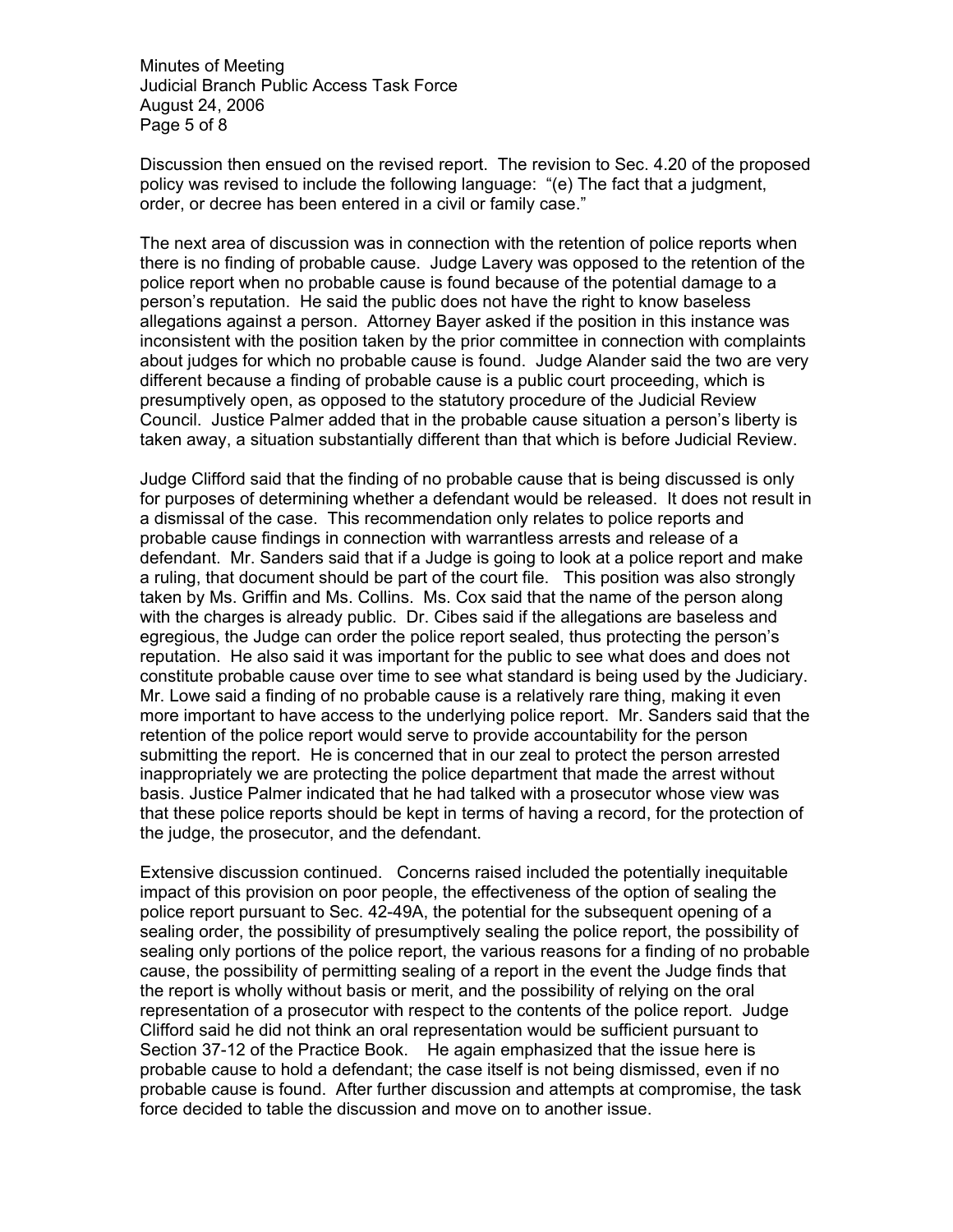Minutes of Meeting Judicial Branch Public Access Task Force August 24, 2006 Page 6 of 8

Ms. Cox asked about the availability of juror questionnaires that are created by the Court in a specific case, i.e., a death penalty case. Judge Alander said that the committee's recommendation did not contemplate those specially prepared questionnaires, but rather focused on the forms produced by the Judicial Branch. The committee did not discuss or arrive at a conclusion with respect to those questionnaires created or used by a judge in an individual case. The sense of the task force is that the blank form of the special juror questionnaire should be available to the public.

Attorney Bayer then presented the revisions to the report of the Committee on Access to Judicial Proceedings. The first concern the committee sought to address in its revisions was that of Judge Lavery regarding electronic access to certain kinds of cases on appeal where privacy interests would be impacted, i.e., insufficiency of evidence cases involving a juvenile or a sexual assault where damaging and traumatic facts might come up. The committee asked CT-N to contact its counterparts in other states in order to ascertain how frequently this situation occurred in those jurisdictions. The response indicated that such a situation has not occurred yet. The committee, nevertheless, attempted to address the possibility, including in the proposal for electronic coverage of appellate proceedings a provision that would allow the Court, on its own motion, to seek to limit or preclude coverage in a limited group of cases. Such limitation or preclusion of electronic coverage would have to be consistent with the underlying guiding principles on access, including the principle that there would have to be a compelling interest, the limitation would be no broader than necessary to meet that interest, an opportunity would be provided for people affected by the decision to be heard, and the reason for any limitation would be stated on the record.

The second issue that the committee revisited was the concern expressed at the last task force meeting about the location of the proposed two-year single district pilot program for electronic coverage of criminal proceedings. The original recommendation of the committee had been Hartford, but concerns regarding security were expressed at the task force meeting. After a discussion, the committee's decision was to revise the proposal by listing considerations, including various aspects of courthouse facilities, i.e., including security and cost concerns. No single consideration was thought to be dispositive. Coupled with those considerations, the committee also proposed seven locations it thought would meet the criteria, leaving to the Judicial Branch the final determination for the pilot location.

The next issue that the Committee had reconsidered was the concern expressed by members of the task force that the ability of the Court to address the logistics of media coverage might be compromised if there were no notice of intent to cover a proceeding. The committee discussed this issue and incorporated language requiring some advance notice, "absent good cause shown."

The next area of concern raised by the task force involved the coverage of proceedings in civil and criminal jury trials when the jury has been excused. The original proposal of the committee did not permit coverage of those proceedings, but the task force said that such proceedings might be of significant interest to the public and do not necessarily impact on the defendant's right to a fair trial. The revision to the recommendation retained the ban on photographing, videotaping, or audio recording the jury, and does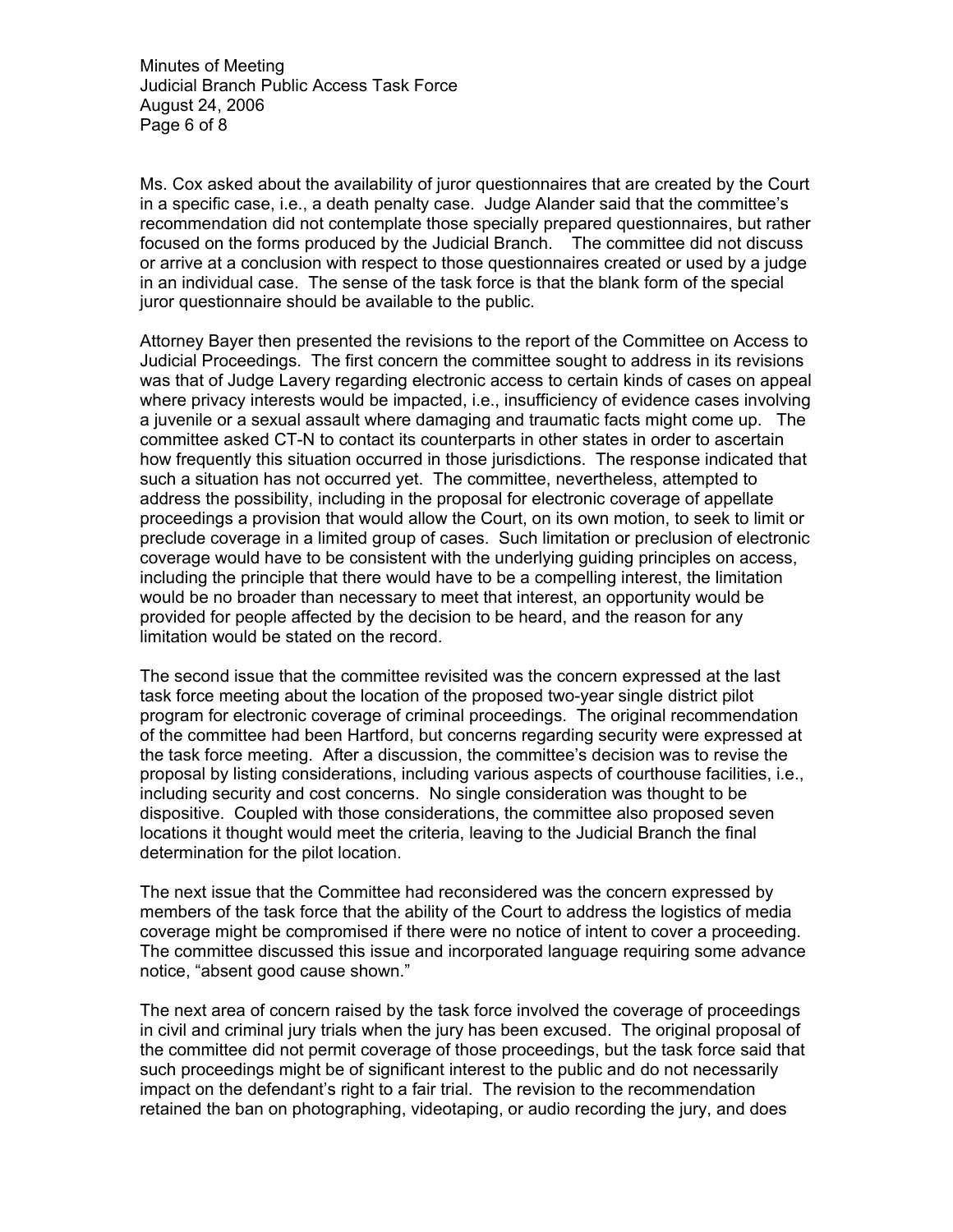Minutes of Meeting Judicial Branch Public Access Task Force August 24, 2006 Page 7 of 8

not permit the coverage of trial proceedings held when the jury has been excused from the courtroom unless the trial court determines that such coverage does not create a risk to the defendant's rights or other fair trial risks under the circumstances.

Two other items were considered by the committee in response to the comments made at the last task force meeting. The first was the question of defining who constitutes a legitimate member of the press or media. After discussion, the committee decided to recommend the adoption of the definition used by the Legislature in the reporter's shield law, Public Act No. 06-140, An Act Concerning Freedom of the Press. The last issue raised related to the possession of cell phones with cameras. After discussion the committee determined that the issue as it related to the public was not an access issue with the implementation by the Judicial Branch of the program to bag and hold such cell phones at the entrance to the courthouse. A related issue, jurors' camera cell phones, was determined not to be an access issue, but it is a matter of concern for the Branch.

A discussion then ensued as to the various proposals. Judge Stevens asked why the Court on its own motion would only be permitted to raise the issue of limiting or precluding coverage in particular kinds of appellate cases when any party, counsel or victim, may make a motion or file an objection regarding broadcasting of the proceedings in any type of case. He did not believe the discretion of the supreme and appellate court should be so limited. Judge Stevens said that there may be various situations in which closure may be appropriate, and whether or not objection is raised, the Court itself should be able to do so upon hearing and articulation of reasons on the record. Attorney Bayer said if the task force decided that the Court's discretion in raising objections to coverage should be expanded, then he strongly recommended that the standards enunciated in the guiding principles should be maintained. Justice Palmer asked what types of cases Judge Stevens was concerned about. A discussion ensued regarding other possible cases: child abuse, neglect cases, cases involving children where general information might impact the child and the child's welfare, and other cases that could arise. Attorney Bayer said that the language in the proposal should really read, "in appeals involving sexual assault cases of any kind and, and crimes involving children." Dr. Cibes preferred saying "cases involving children." Part of the reason for identifying specific areas that would warrant the preclusion of cameras is to try to overcome the culture that might oppose the use of cameras in the courtroom. Ms. Cox reminded the members of the task force that these proposals on judicial proceedings include all electronic access and not merely television cameras. Attorney Bayer pointed out that in other states, Michigan, Alaska, and Washington, for example, the media has never been precluded from covering a Supreme Court proceeding. In fact, electronic coverage has been a positive experience in those jurisdictions that have permitted it.

After extensive discussion wherein the members of the task force expressed their concerns regarding the interest of the court in retaining discretion, the presumption of openness, the need for public access to the courts, and the need to protect the rights of litigants, victims, and witnesses, Attorney Bayer said he would attempt to incorporate the suggestions that the task force had made into the proposal. The language would seek to provide discretion to the judges while also providing standards for the exercise of that discretion, including notice to interested parties, opportunity to be heard, and statement of the decision and the specific and concrete reasons for that decision on the record. Attorney Bayer also was concerned over the lack of an appeal procedure for limitation or